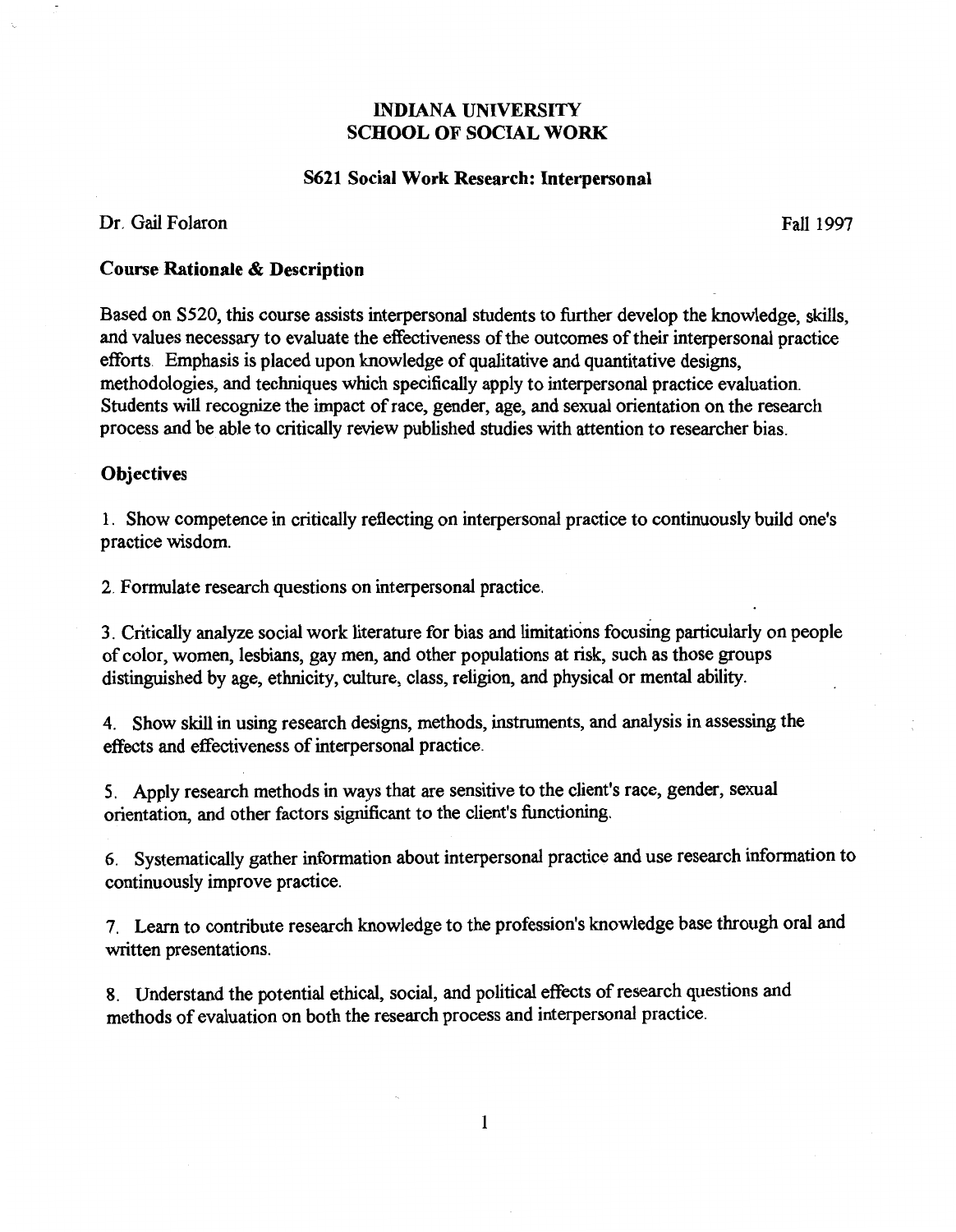### Required Text:

Glesne, C. & Peshkin, A. (I992). Becoming qualitative researchers: An introduction. NY: Longman.

### Other Required Readings (on reserve)

Becerra, R. M. & Zambrana, R.E. (I985). Methodological approaches to research on Hispanics, Social Work Research & Abstracts, 21(2), 42-49.

Denzin, N. K (1989). Interpretive interactionism. Newbury Park: Sage. Chapter 5: Thick Description.

Denzin, N. K (I989). The research act, 3rd Edition. NJ: Prentice Hall. Chapter 10: Triangulation.

Fontana, A. & Frey, J. H. (1994). Interviewing: The art of Science. In Handbook of qualitative research, pp. 361-376.

Gilgun, J. F. (1994). A case for case studies in social work research, Social Work, 39(4), 371-379.

Klein, W. C. & Bloom, M. (I995). Practice wisdom, Social Work, 40(6), 799-807.

Schorr, L. B. (1989). Within our reach: Breaking the cyclie of disadvantage. NY: Anchor Press, chapter 10: The lessons of successful programs.

Thornton, S. & Garrett, K.J. (I995). Ethnography as a bridge to multicultural practice. Journal of Social Work Education, 31(1), 67-74.

Tyson, K. B. (1992). A new approach to relevant scientific research for practitioners: The heuristic paradigm, Social Work, 37(6), 541-556.

### Outline of Course Content

#### Week 1: Introduction: Many ways of knowing

The research practitioner debate... review of quantitative, qualitative and single subject design methods of inquiry ... the nature of qualitative inquiry ... qualitative research as a method for evaluating interpersonal practice ... application of method to practice.

#### *Reading Assignments*

Schorr, L. B. (1989). Within our reach: Breaking the cyclie of disadvantage. NY: Anchor Press, chapter 10: The lessons of successful programs.

Tyson, K. B. (1992). A new approach to relevant scientific research for practitioners: The heuristic paradigm, Social Work, 37(6), 541-556.

Glesne, C. & Peshkin, A. (I992). Becoming qualitative researchers, Intro. & Chapter I.

#### Week 2: Preparing a Research Project

Developing a research question ... Choosing a method of inquiry ... Introduction to journal writing ... Examples of qualitative research

#### *Reading Assignments*

Denzin, N. K (1989). The research act, (3rd Ed), Chapter 10: Triangulation.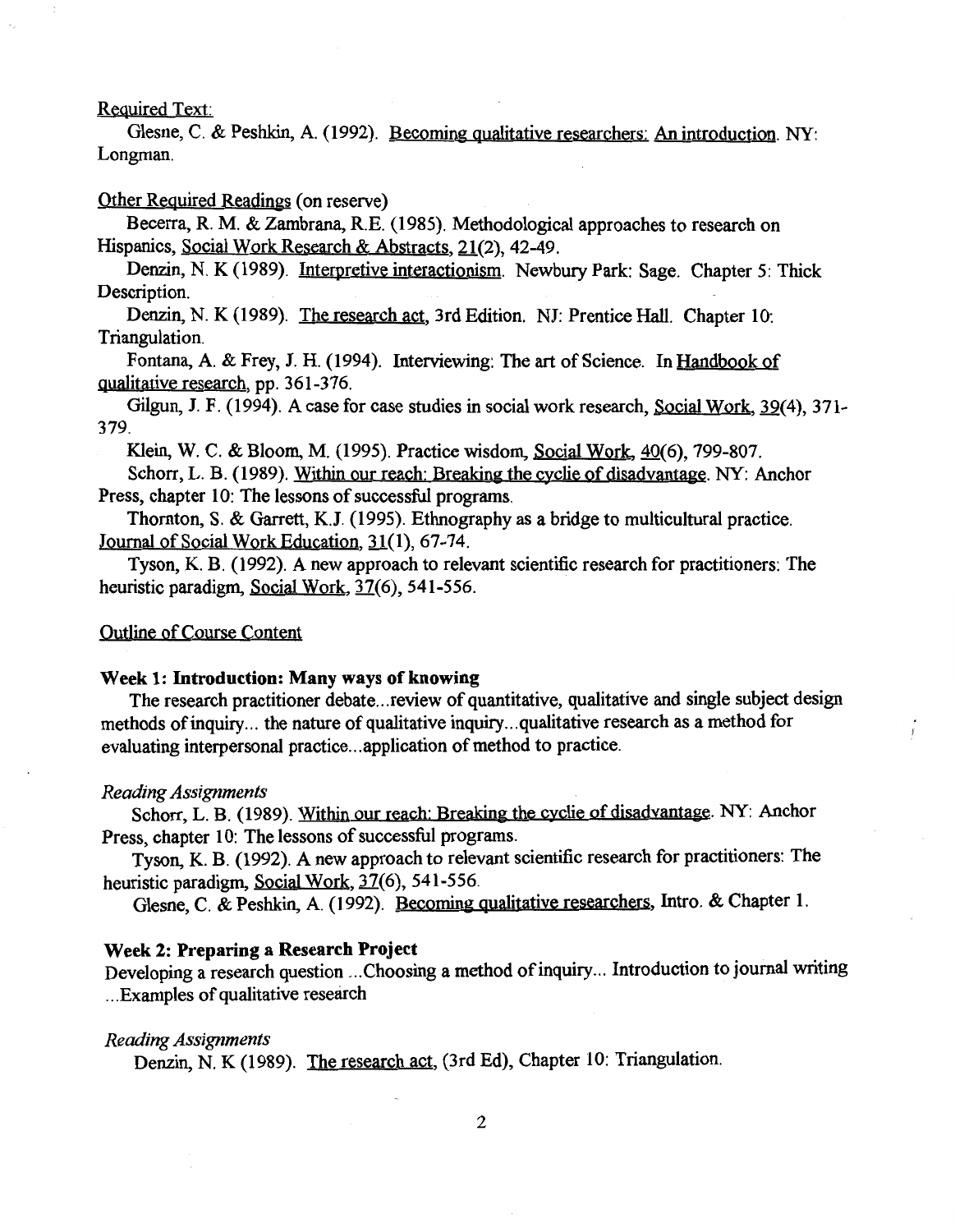Gilgun, J. F. (1994). A case for case studies in social work research, Social Work, 39(4), 371-379.

Glense & Peskin, pp 13-18 & 21-30

Thornton, S. & Garrett, K.J. (1995). Ethnography as a bridge to multicultural practice.

Journal of Social Work Education, 31(1), 67-74.

Additional article to be assigned

## *Other assignments*

-Explore access within your agency

-Find agency form permission to tape and bring to class next week

-Draft a cover story - write in your logs

-Find a qualitative article related to the field of practice in which you are currently working and be prepared to discuss the method and your overall reactions to the article.

### *Optional reading*

Bloom & Fischer (1982). Evaluating Practice: Guidelines of the accountable professional, Chapter 8: Client Logs (optional reading)

Swenson, C. R. (1988). The professional log: Techniques for self directed learning. Social Casework, May, pp. 307-311

### Week 3: Preparing to Interview, Ethics and the Literature

Ethics in interviewing & the Human Subjects Review Board ... the promise of confidentiality ... interviewing informants ... exploring the literature ... choosing a sample ... gaining access ... Data Collection ... Developing interview questions

#### *Reading Assignments*

Glense & Peskin, pp. 32-37 & chapter 6 Ethical Issues in Research, Encyclopedia of social work, pp.884-893. Interview an informant and log details of the interview Revise your cover story

#### *Other assignment*

Research the professional social work literature to find out what works. You may find a program such as the highly toted Homebuilders model of intensive homebased service delivery or you may find an intervention such as mentoring, contracting or refrarning. Bring the article to class and be prepared to discuss your findings. Critically analyze your article for evidence of effectiveness. In other words, does the author provide any evidence that the program or intervention is effective or is the author selling a model without substantive support? Write the citation of the article in your log along with a brief summary and a few comments on your reaction to the article.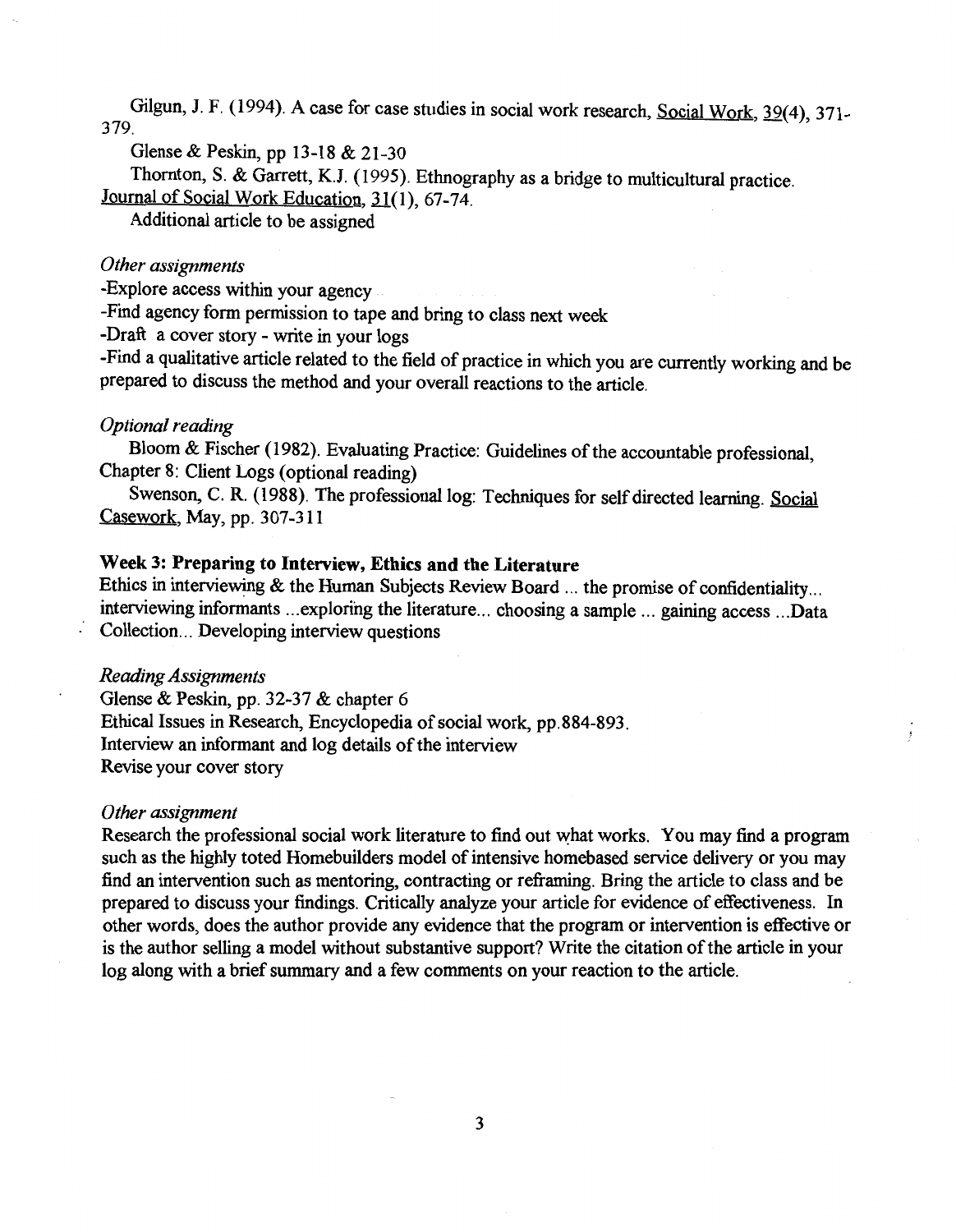### Week 4: Developing an Interview Guide

Structured & unstructured interviewing ... how to develop research questions .... probing .... beginning a relationship

## *Reading Assignments*

Glense & Peshkin, Chapter 4 Fontana, A. & Frey, J. H. (1994). Interviewing: The art of Science. In Handbook of qualitative research, pp. 361-376.

*Other assignments*  Schedule appointment for interviewing Review interview questions & develop categories Log process & reactions

## Week 5: Interviewing, Observing, and Recording data

Review of interview guides ... writing field logs

*Reading Assignments*  Glense & Peshkin, pp. 30-31 and 93-1 00

#### *Other assignment*

Interview for one hour, introduce research, get signed permission, build relationship In your log -Write up interview & your reactions.

### Week 6: Participant Observations and Thick Description

Introduction to the role of the participant observer  $\ldots$  writing thick descriptive detail  $\ldots$ 

#### *Reading Assignments*

Denzin, N. K (1989). Interpretive interactionism. Newbury Park: Sage. Chapter 5: Thick Description.

Glense & Peshkin, pp.45-50 and Denzin's article on thick description

#### *Other assignment*

Interview respondent and tape record

In your log - write up comments on the interview and describe the setting, client, problem and/or anything other relevant details in thick, descriptive detail.

#### Week 7: Subjectivity & Bias, Impact of Race & Gender

Review of interviews & observations ... exploring subjectivity ... theoretical underpinnings ... member checks

#### *Reading Assignments*

Becerra, R. M. & Zambrana, R.E. (1985). Methodological approaches to research on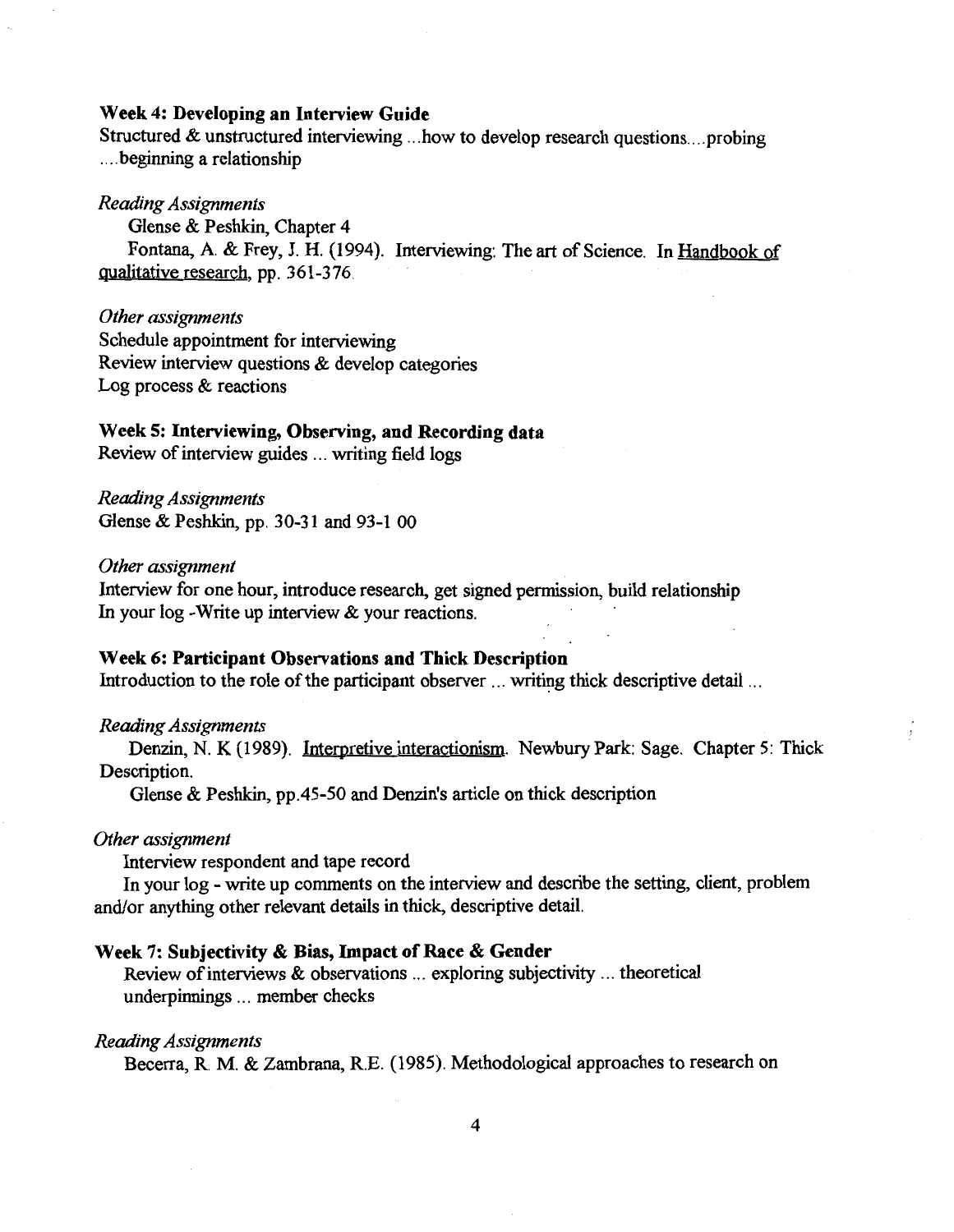Hispanics, Social Work Research & Abstracts, 21(2), 42-49.

Glense & Peshkin, pp. 39-51

Klein, W. C. & Bloom, M. (1995). Practice wisdom, Social Work,  $40(6)$ , 799-807.

#### *Other assignment*

-Review the article assigned in week 2 for attention to subjectivity. Log findings. Be prepared to discuss in class

-Type transcript

#### Week 8: Subjectivity and The Role of Theory

*Reading Assignments*  Glense & Peshkin, pp. 19-21 Review discussion on theory in Gilgun article

#### *Other assignment*

Finish typing transcript and bring copies for each student on your team next week. Put headings on your transcripts which include your name, the role of the person you interviewed, such as client, worker, supervisor, etc, and your box number.

## Week 9: Data Analysis: Coding

Coding  $\&$  analysis as an ongoing process  $\ldots$  revising the interview guide and updating questions

#### *Reading Assignments*

Glense & Peshkin, pp. 127-132

Code one transcript from your research team. This should take no less than 1 hour. On the week that your transcript is discussed you should log your reactions and the comments from the group. It may be helpful to have a second note-taker during group so that you can focus on the discussion.

Submit copy of transcript to respondent for feedback and elaboration. Log results. Be prepared to discuss in group.

### Week 10: Coding and Locating Themes

Coding & analysis as an ongoing process ... revising the interview guide and updating questions

#### *Reading Assignments*

Glense & Peshkin, pp. 100-107

*Other assignments* 

Code 2 transcripts from your research team. Code what is there, what is not there, what does the researcher avoid asking?

Write an interim report in logs (Refer to section on monthly reports on p. 131 in Glesne &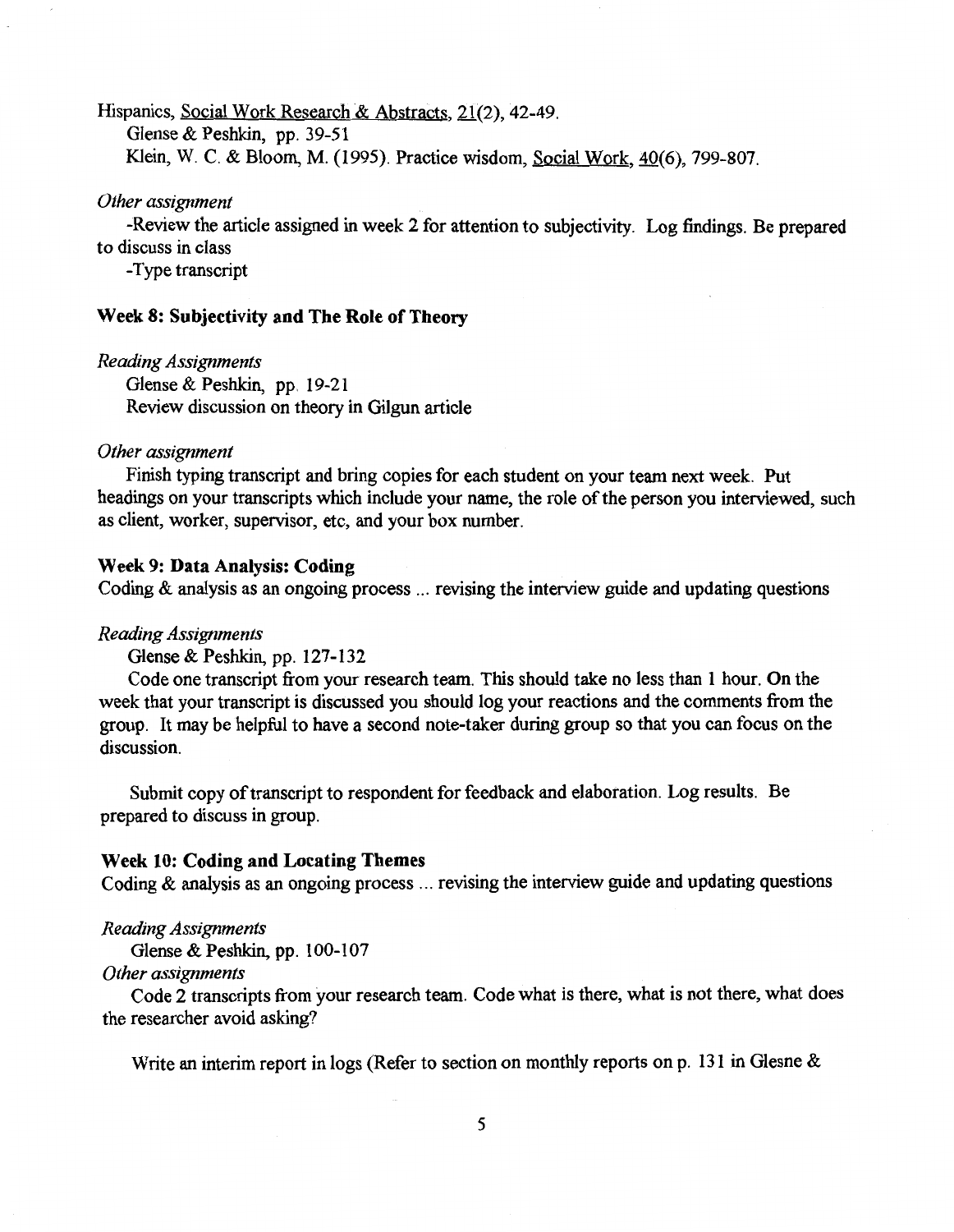Peshkin). Be sure to include:

- 1. What seems important to you as you review the data?
- 2. Where would you focus?
- 3. What questions would you like to ask?
- 4. How do you interpret the data?
- 5. What do you think warrants further study?
- 6. Any hunches?

#### Week 11: Advanced Data Analysis ... Refining Codes & Defining Categories

*Reading Assignments* 

Glense & Peshkin, pp. 132-149

*Other Assignments* 

-Triangulate your data through other methods such as document analysis or observation or by other sources of information such as other respondents

-Code another transcript from your research team. Code what is there, what is not there, what does the researcher avoid asking?

## Week 12: Qualitative Computer Programs

### *Reading Assignments*

Glense & Peshkin, pp.141-145

-Code another transcript from your research team. Code what is there, what is not there, what does the researcher avoid asking?

## Week 13: Trustworthiness & Audits

*Reading Assignments*  Glense & Peshkin, pp. 146-147

*Other assignments* 

-Review the article assigned in week 2 and explore for trustworthiness. Write comments in log. Be prepared to discuss in class.

-Draft final report

# Week 14: Communicating Results to Enhance Practice Knowledge

*Reading Assignments*  Glense & Peshkin, Chapter 8 Review Gilgun article

#### Week 15: Semester Review

Summary of the semester ... questions & answers ... tying up loose ends ... where do we go from here? ... course evaluations

Final report due